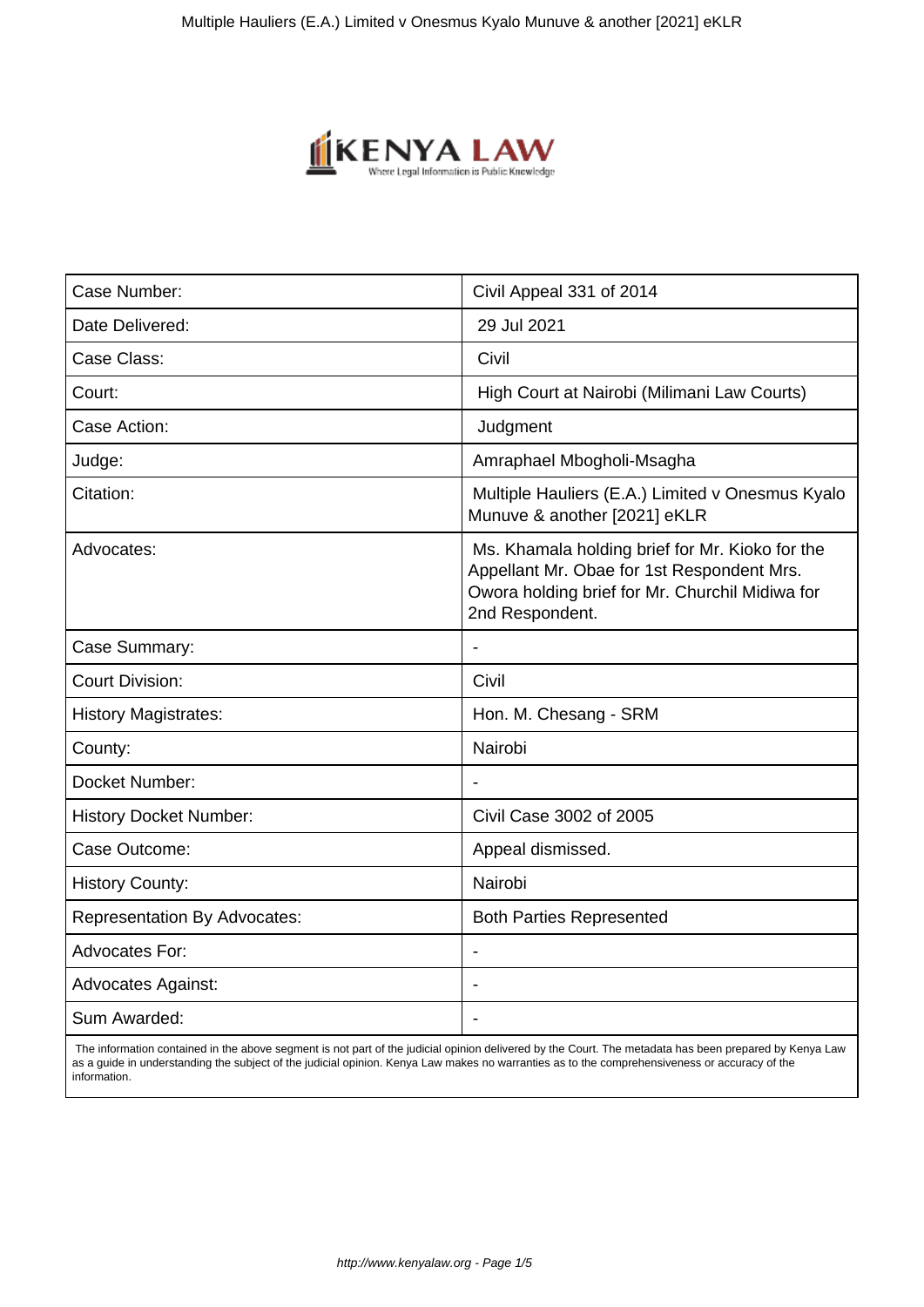## **REPUBLIC OF KENYA**

## **IN THE HIGH COURT OF KENYA**

## **AT NAIROBI**

## **CIVIL APPEAL NO. 331 OF 2014**

**MULTIPLE HAULIERS (E.A.) LIMITED.........................................................................APPELLANT**

## **-VERSUS-**

|  | .1 <sup>ST</sup> RESPONDENT |
|--|-----------------------------|
|--|-----------------------------|

**LEE COACH SERVICES...................................................................................................2ND RESPONDENT**

*(Being an appeal from the judgment and decree of Honourable M. Chesang (Mrs.)*

*(Senior Resident Magistrate) delivered on 1st July, 2014*

*in Milimani CMCC NO. 3002 of 2005)*

## **JUDGEMENT**

1. Onesmus Kyalo Munuve who is the  $1<sup>st</sup>$  respondent in this appeal lodged a suit against the appellant vide the plaint dated  $22<sup>nd</sup>$ March, 2005 and sought general and special damages in the sum of Kshs.64,283/ plus costs of the suit and interest on the same for injuries sustained arising out of a road traffic accident. The appellant was sued in its capacity as the registered owner of the motor vehicle registration number UAA 017 C/ZA 7864 MERCEDES BENZ ("the first motor vehicle").

2. The  $1<sup>st</sup>$  respondent pleaded in his plaint that he was travelling aboard the first motor vehicle sometime on or about the  $18<sup>th</sup>$  day of April, 2003 at Samburu along Mombasa/Nairobi Road when the appellant's driver/servant/agent negligently and/or recklessly caused the first motor vehicle to collide with the motor vehicle registration number KAH 578Q/ZB 9986 MERCEDES BENZ ("the second motor vehicle") causing the  $1<sup>st</sup>$  respondent to sustain serious injuries.

3. The appellant entered appearance on being served with summons and filed its statement of defence to deny the 1<sup>st</sup> respondent's claim. Upon obtaining leave of the court, the appellant took out a third party notice against the  $2<sup>nd</sup>$  respondent, who then equally filed a statement of defence to deny the particulars of negligence set out in the appellant's defence.

4. At the hearing of the suit, the 1<sup>st</sup> respondent and the appellant each called two (2) witnesses. Upon considering the material placed before the court and the written submissions filed by the parties, the trial court entered judgment in favour of the 1<sup>st</sup> respondent and against the appellant in the following manner:

| 1. Liability                           | 100%              |
|----------------------------------------|-------------------|
| 2. General damages for pain, suffering |                   |
| and loss of amenities                  | Kshs.1,600,000/=  |
| 3. Future medical expenses             | Kshs.300,000/ $=$ |
| 4. Special damages                     | NH.               |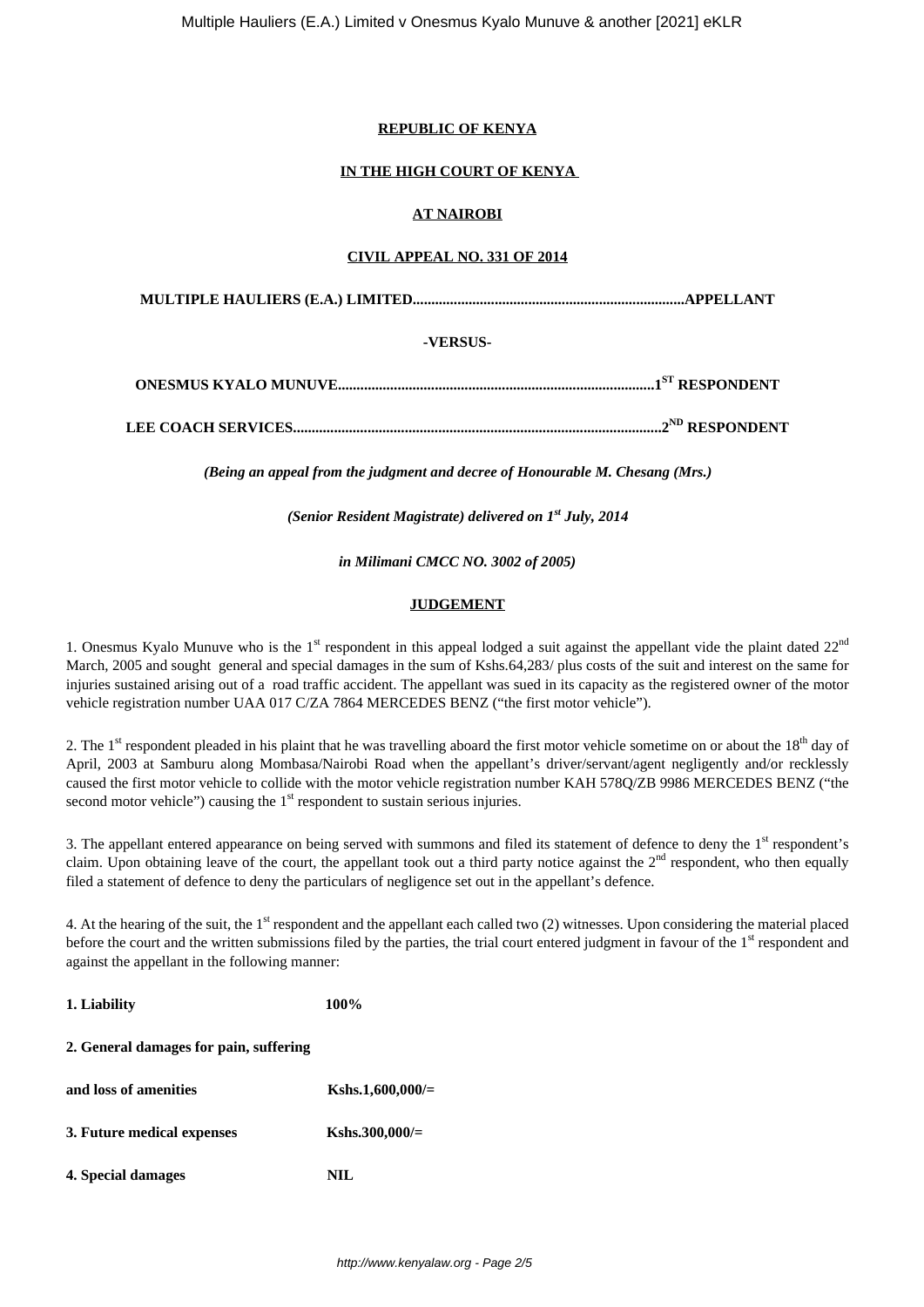#### **Total Kshs.1,900,000/=**

5. Being dissatisfied with the finding on liability as well as the award on general damages, the appellant lodged this appeal against the 1<sup>st</sup> and 2<sup>nd</sup> respondents vide the memorandum of appeal dated  $31<sup>st</sup>$  July, 2014 and put forward six (6) grounds of appeal to challenge the same.

6. This court gave directions that the appeal be canvassed by way of written submissions. The appellant filed its submissions and argued that the trial court arrived at an erroneous finding on liability in the absence of sufficient evidence to point to negligence on the part of the appellant and in the absence of a finding of negligence against the 2<sup>nd</sup> respondent. The appellant therefore urges this court to interfere with the finding and substitute it with one of liability against the  $2<sup>nd</sup>$  respondent. On quantum, it is the submission of the appellant that the award made on general damages is manifestly excessive and therefore urges this court to disturb the same. The appellant has cited the case of **Douglas Kalafa Ombeva v David Ngama [2013] eKLR** in which the Court of Appeal awarded general damages in the sum of Kshs.500,000/= on appeal to a plaintiff with a head injury which left him confused for three days, a fracture of the right femur which resulted in amputation and an assessment of disability at 70%; and the case of **Philip Musyoka Mutua v Leonard Kyalo Mutisya [2018] eKLR** where the court awarded general damages in the sum of Kshs.300,000/= for relatively similar injuries.

7. The 1<sup>st</sup> respondent on his part argues *inter alia*, that the trial court considered all relevant factors and evidence on record and therefore arrived at well-reasoned findings on both liability and quantum. The 1<sup>st</sup> respondent additionally argues that the award on general damages is reasonable and commensurate to the injuries sustained.

8. The  $2<sup>nd</sup>$  respondent did not file any documents on appeal or participate in the hearing thereof.

9. I have considered the rival submissions and authorities cited on appeal. This being a first appeal, I am enjoined to re-evaluate the evidence placed before the trial court. It is clear that the appeal lies against the findings on liability and quantum.

10. Beginning with liability, Sergeant Jackson Musera who was PW1 gave evidence that the material accident involved the first and second motor vehicles, where the first motor vehicle which was being driven by John Ndambuki Mburu collided with the second motor vehicle being driven by Collins Limo. The witness also gave evidence that at the time of giving his testimony, the matter was still pending under investigations but that preliminary investigations revealed that the first motor vehicle was to blame for the accident.

11. It was the testimony of the witness that the accident took place at a straight stretch and hence the drivers of the respective motor vehicles would have had clear vision of each other. PW1 also testified that the material accident resulted in bodily injuries to the drivers of both motor vehicles and the 1<sup>st</sup> respondent who was a turn boy aboard the first motor vehicle.

12. During cross-examination, PW1 stated that he was not the investigating officer and that though the appellant's driver was initially served with a notice of intention to prosecute him, neither he nor anyone was ever formally charged in relation to the accident. In re-examination, the witness stated that at the time of the accident, the second motor vehicle was on the correct lane heading to Mombasa and that it is the driver of the first motor vehicle who entered into the opposite lane. The witness produced *inter alia*, the police abstract and the P3 form.

13. The  $1<sup>st</sup>$  respondent who was PW2 testified that he was at all material times an employee of the appellant and that he was riding as a turn boy on the material date. The 1<sup>st</sup> respondent stated that the driver of the appellant was driving at a high speed when he encroached on the lane being used by the second motor vehicle. The 1<sup>st</sup> respondent further stated that he has never been called to testify as a witness before a criminal court in relation to the accident.

14. Robinson Riilu being DW1 gave evidence that he worked as an investigator and that he undertook investigations as to the circumstances surrounding the accident, on behalf of Cannon Assurance Limited. He stated that visibility was clear and that the road was straight with no obstacles ahead. The witness gave further evidence that upon questioning the 1<sup>st</sup> respondent and the driver of the first motor vehicle, he obtained information from them that it is the second motor vehicle that collided with theirs from the opposite direction. In cross-examination, DW1 stated that he undertook the investigations one (1) year following the accident and that neither the driver of the first motor vehicle nor the investigating police officer accompanied him to the scene of the accident. The witness stated that in his opinion, the driver of the second motor vehicle was to blame for the accident.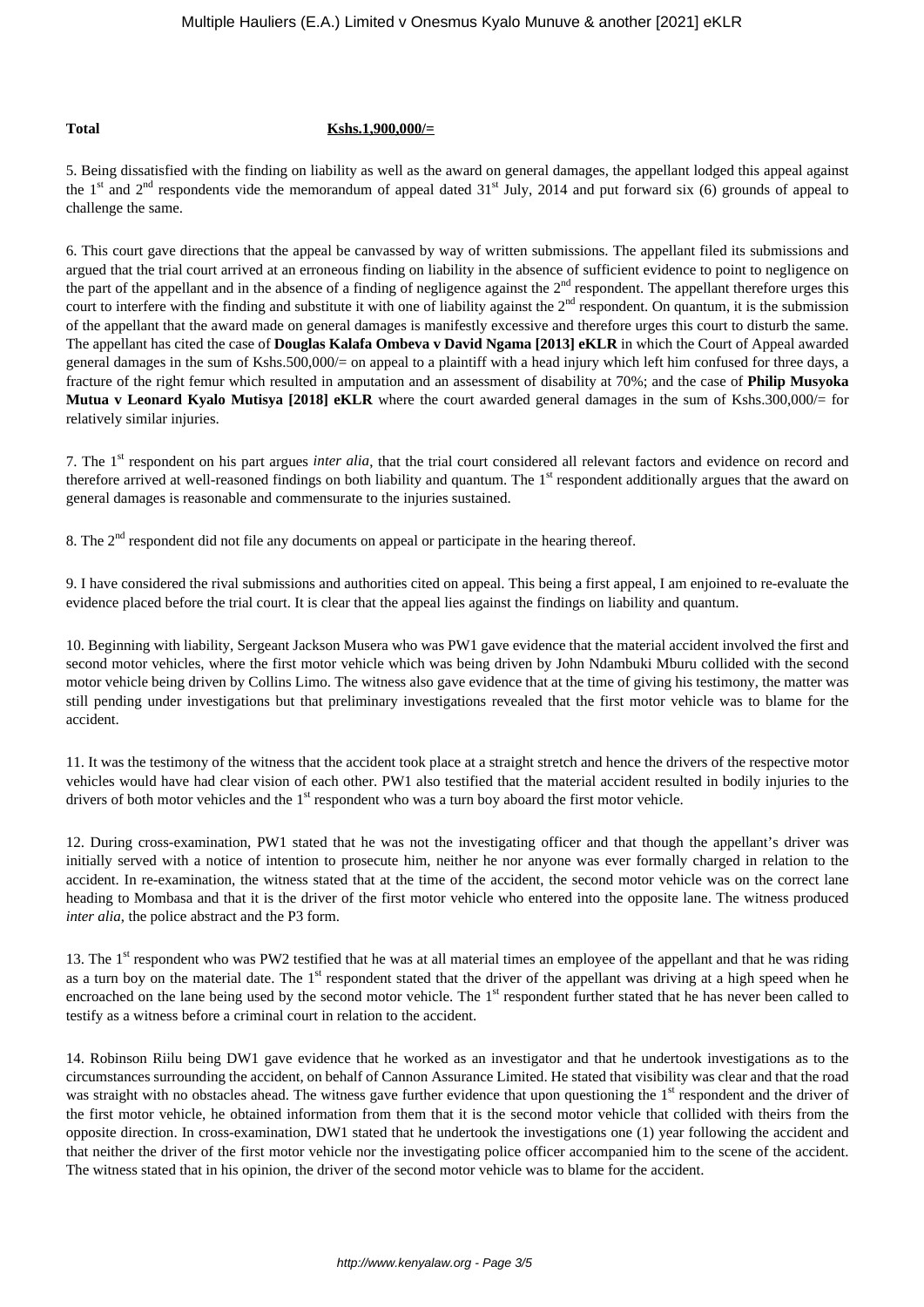15. The final witness was John Ndambuki Mburu (DW2) who testified that he was driving the first motor vehicle on the material date and that it is the second motor vehicle which rammed into their vehicle. It was the evidence of the witness that he has never been charged but states that both he and the  $1<sup>st</sup>$  respondent sustained injuries arising out of the accident. The witness blamed the driver of the second motor vehicle for the accident and indicated that he was driving at a reasonable speed.

16. The learned trial magistrate found the appellant's driver solely to blame going by the evidence adduced before her.

17. From re-examination of the material and evidence, it remains undisputed that an accident occurred on the material date involving the first and second motor vehicles. It is also uncontroverted that the first motor vehicle was at all material times owned by the appellant and that the 1<sup>st</sup> respondent was aboard the first motor vehicle at the time of the accident.

18. I observed that the investigating officer did not attend court to give his or her findings. That notwithstanding, PW1 who is also a police officer described that the accident took place on a straight road with clear visibility, going by the sketch maps produced, and this position was echoed by the  $1<sup>st</sup>$  respondent and DW2. As the learned trial magistrate noted, both PW1 and the  $1<sup>st</sup>$  respondent blamed the accident on the appellant's driver. While I observed that DW2 was of a different view, going by the evidence tendered at the trial, I find the position taken by the 1<sup>st</sup> respondent to be more plausible than that of the appellant. Moreover, DW1 who stated in his evidence that he investigated the circumstances surrounding the accident was not at the scene when the accident took place and further stated that his investigations were carried out much later following the accident.

19. Going by the evidence, it is important to point out that whereas no one was charged or convicted in relation to the accident, this being a civil claim, the standard of proof applicable is that of a balance of probabilities. In addition, I observed from the  $1<sup>st</sup>$ respondent's pleadings that the doctrine of *res ipsa loquitur* was pleaded.

20. The above doctrine was aptly discussed in the authority of **Susan Kanini Mwangangi & another v Patrick Mbithi Kavita [2019] eKLR** with reference to the **East African Court of Appeal's decision in Embu Public Road Services Ltd. v Riimi [1968] EA 22** where the following was enunciated:

*"The doctrine of res ipsa loquitor is one which a plaintiff, by proving that an accident occurred in circumstances in which an accident should not have occurred, thereby discharges, in the absence of any explanation by the defendant, the original burden of showing negligence on the part of the person who caused the accident. The plaintiff, in those circumstances does not have to show any specific negligence but merely shows that an accident of that nature should not have occurred in those circumstances, which leads to the inference, the only inference, that the only reason for the accident must therefore be the negligence of the defendant…The defendant can avoid liability if he can show either that there was no negligence on his part which contributed to the accident; or that there was a probable cause of the accident which does not connote negligence of his part; or that the accident was due to the circumstances not within his control."* 

21. Once pleaded, the *res ipsa loquitur* doctrine presupposes that a plaintiff has discharged his or her burden of proof and in order to escape liability, a defendant is required to demonstrate that there was either no negligence on his or her part, or that there was contributory negligence.

22. In the present instance, I am satisfied that the  $1<sup>st</sup>$  respondent discharged the burden of proof by pleading the doctrine and it fell upon the appellant to disprove this or to show contributory negligence on the part of the  $1<sup>st</sup>$  respondent, but it did not.

23. In the premises, I am satisfied that the learned trial magistrate arrived at a correct finding on liability and I am not inclined to disturb it.

24. I am now left with the issue of quantum, specifically the award on general damages for pain, suffering and loss of amenities.

25. The 1st respondent on the one part proposed a sum of Kshs.2,500,000/= and cited the case of **Anthony Mwondu Maina v Samuel Gitau Njenga [2006] eKLR** where the court awarded a sum of Kshs.1,200,000/ and the case of **Tracom Limited & another v Hasssan Mohamed Adan [2009] eKLR** in which an award of Kshs.750,000/= was made under a similar head. The appellant on the other part suggested an award of Kshs.180,000/= and relied inter alia, on the authority of **Moraa Maangi v Kerumbe Tea Estate & another [2011] eKLR** where the court on being faced with a compound fracture of the right elbow and other soft tissue injuries, awarded the plaintiff therein a sum of Kshs.200,000/=. In the end, the learned trial magistrate awarded a